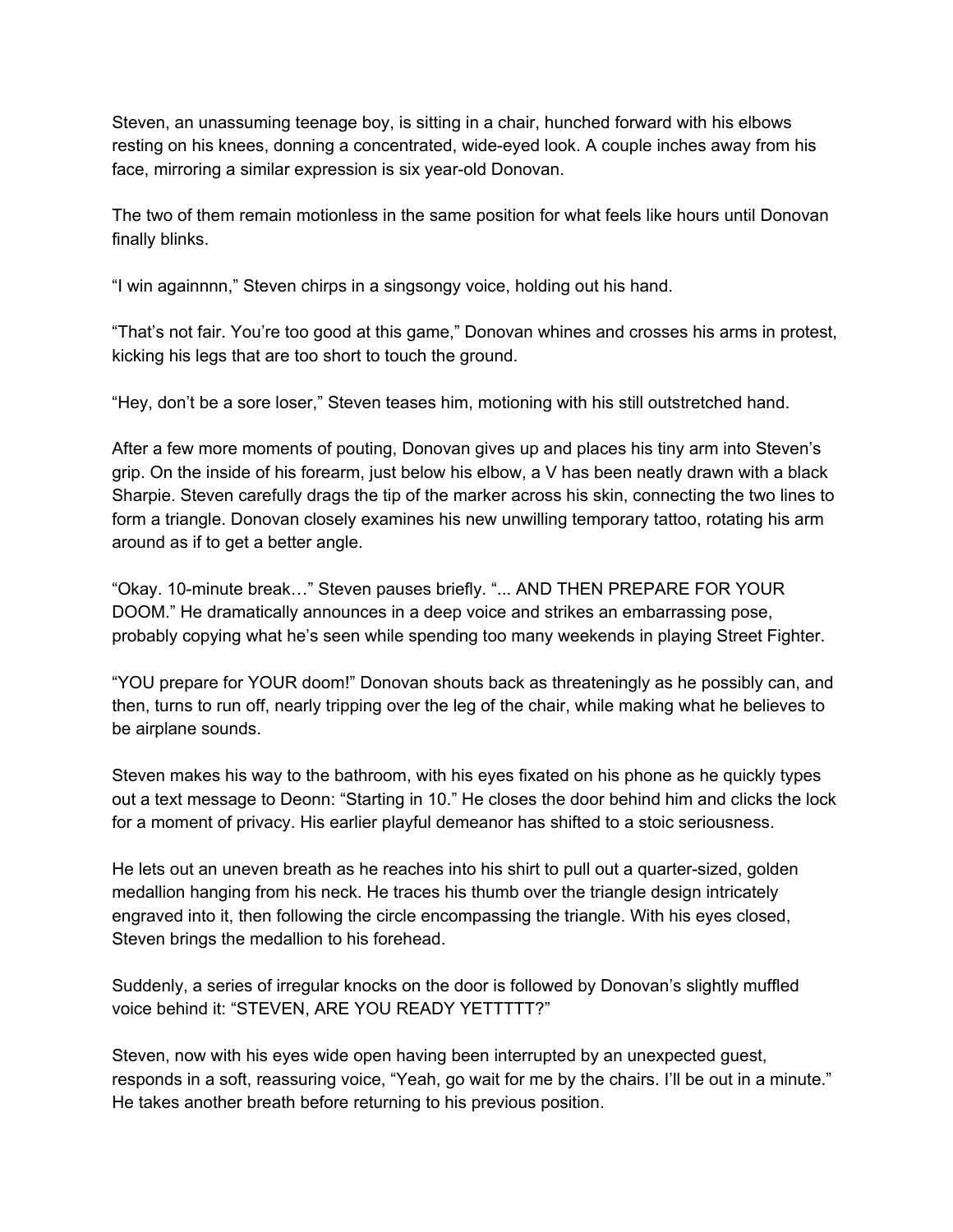"Present sacrifices. Eventual victories," he whispers before tucking the medallion back under his plain black t-shirt.

---

As he exits the bathroom, his phone lets out a *ding*. He reaches into his pocket, when he hears a shrill, primal screech coming from behind him, quickly growing in volume. Before he could turn around to look, a charging pantsless Donovan leaps at him, hoping to tackle him to the ground but only manages to cling onto him like a koala, knocking his phone out of his hand.

Immediately distracted by the sound of the phone hitting the ground, Donovan pushes off of Steven and dives to retrieve it.

"OOooOoOooh who's Deonn??!?" his eyebrows raise as he prances around in his underwear.

Steven, though mortified, refuses to lose composure and attempts to take hold of the situation. "Do I have to call your parents, Donovan?" he says, trying to stand as tall and sound as confident as possible.

Either unfazed or just completely distracted, or maybe both, Donovan run-stomps to the living room and perches on the chair, the phone inches away from his face with the blue tint illuminating his skin.

Steven darts after him as the child repeatedly yells taunts of "STEVEN HAS A BOYFRIEND."

"THEY are not my boyfriend. They're not my anything friend," he explains, swiping to grab the phone as Donovan jerks it out of his reach.

"They're… Augh... just give me the phone, Donovan," Steven firmly says, trying to hide the defeat burning inside him.

Realizing his sudden position of power, Donovan decides to capitalize on the opportunity. "Okay, but what are you going to give me?"

Unwillingly surrendering, Steven takes a moment to think of a bribe. He takes out a black Sharpie, dangling it in front of Donovan.

"I grant you the power of infinity wins. You can draw on my arm."

Donovan has now lost interest in the phone, staring at the permanent marker in awe. "INFINITY??"

"Infinity."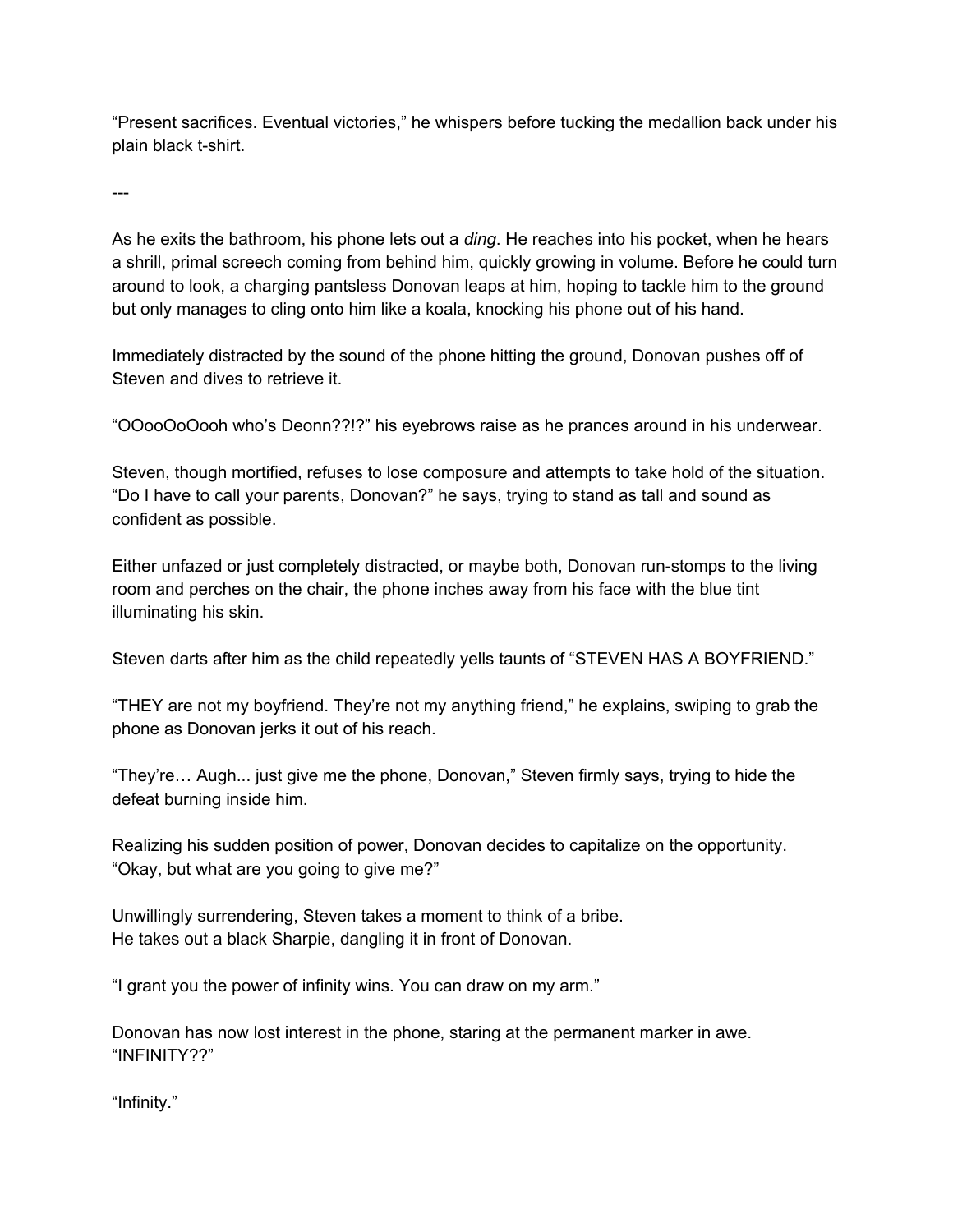The six year-old grabs the Sharpie with both hands and pops the cap open after too many tries.

"Close your eyes," Donovan demands, looking up at Steven and waiting for him to do so before beginning his masterpiece. "And NO PEEKING."

The teenager complies in hopes of appeasing him and making him forget all about the phone and whatever he might've seen on it. He tries to decipher what Donovan might be scrawling on his arm, but through the child's clammy palm and shaky penmanship, it proved to be rather difficult.

"OKAY I'M DONE," Donovan finally shouts too loudly from excitement and pride.

Steven opens his eyes and looks down. The anxiety he felt before creeps back, tenfold. What he hoped to find was a crude scribble of a dog. What he thought would be the worst-case scenario was an army of a first-grader's interpretation of phallic shapes. What he absolutely did not expect was the exact symbol he started on Donovan, matching the one on his medallion.

"Wh-What did you do?!" Steven stands up and backs away in horror.

"Do you like it? I saw it on your phone. It looked cool. DO YOU LIKE IT?" Donovan is beaming.

A melodic arrangement of marimbas plays. Steven reaches for his phone before Donovan can pounce on it and walks a few strides away from him before answering Deonn's call. "Hey."

"Is everything okay? We didn't hear back from you…"

"Oh. Yeah, yeah. Everything's fine. It's just… taking a little longer than expected."

"Oh okay. The first time's always the hardest. It'll get easier. I promise."

"Right, right. Uhh. Just out of curiosity. What happens if the trigraph is drawn twice?"

"On one person or two?"

"Two."

"Wow. You got two kids your first time? Even some of our almost 30s haven't gotten two kids in one sitting before. I guess they waived your age requirement for a reason."

Steven lets out a nervous chuckle.

"But it doesn't make a difference. Only the first kid the trigraph is completely drawn on will be affected. Guaranteed. The older the first kid is, the less likely the second will be taken,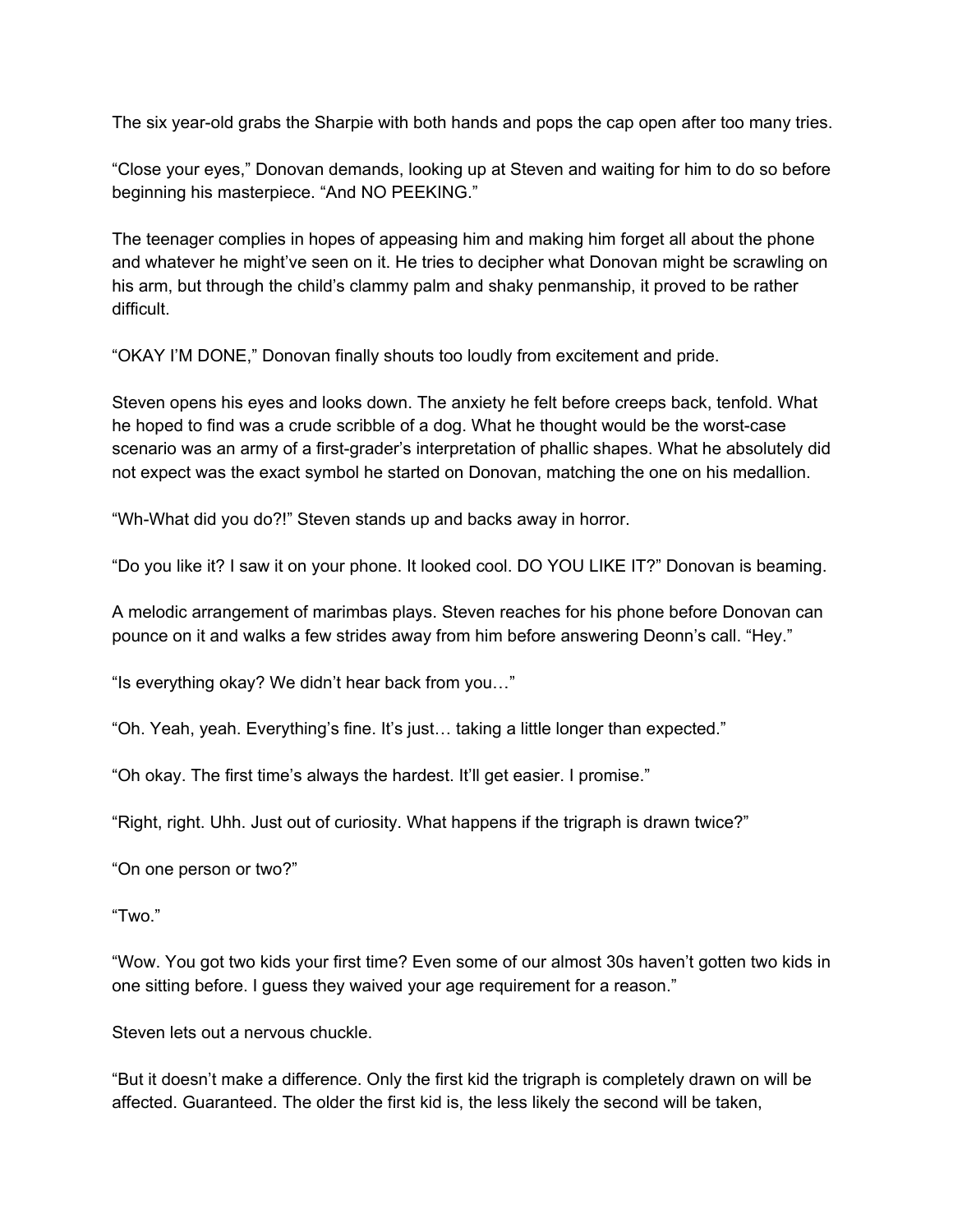depending on the power of the gem. We gave you a starter Seraphinite, so I wouldn't bank on two Takings."

Steven can feel his fingers losing sensation, as if all the blood from his body is bleeding out, as he croaks, "Oh… okay."

"Hey. It'll be fine. The hard part's over. Just give the first kid the gem and let the Taker do His work."

"Yeah. Okay…"

"We'll celebrate your 6 months of dedication and your first Taker Summoning at the next meeting. Present sacrifices, my friend."

"Eventual victories." Steven hangs up the call, his eyes dead with terror.

---

"Two years. I couldn't wait two more years." Steven's knees thump the floor as his legs give out.

Donovan, now a few inches taller than Steven's kneeling body, tugs on the sleeve of his t-shirt. "Steven?"

"They said I had more potential than any candidate they've seen in years. I couldn't even complete one summoning." Steven's glazed over eyes suddenly burn with a darkness entirely foreign to Donovan. "But you. This is why we do what we do. I gave my life to them and you disgusting little brat destroyed everything in a matter of minutes."

Fear has taken over Donovan's initial feelings of concern and confusion. He begins to back away, his small strides putting minimal distance between their bodies.

Steven stretches out his arm as if they were having their staring contest again, but this time with a morbid and twisted smile. "I'll take my chances and pray the Taker understands the exceptional circumstances. Come here, Donovan. Don't you want to meet the Taker?"

In a moment of panic, the little boy pulls a greenish marbled rock out from behind and places it in Steven's open palm. "Here! I'm sorry I looked through your stuff, okay? I took the rock cause I thought it was pretty. You can have it back. I'm sorry, Steven!"

"WAIT, N--"

Before Steven could finish uttering his words of protest, black particles, growing in density, start to emit from the rock, making their way around his body. Although he is still breathing and